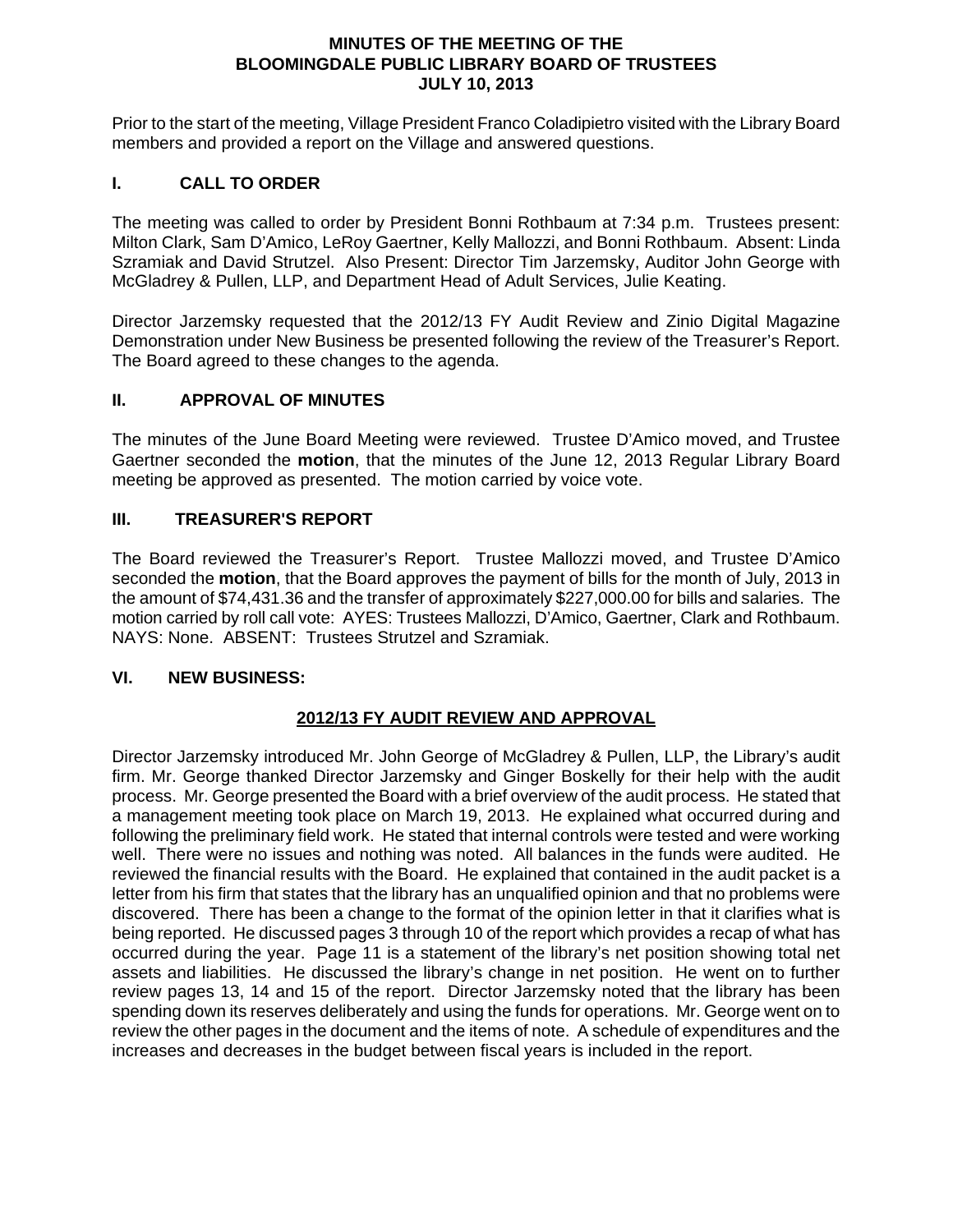### **VI. NEW BUSINESS: (Continued)**

### **2012/13 FY AUDIT REVIEW AND APPROVAL**

In response to Trustee Clark's question, Mr. George stated that if issues were to arise, which there were none, a discussion would take place with management and corrections would be made and adjustments posted. If the issues were significant and would impact the opinion and if not in agreement with general accounting principles, then the issue or issues would be in the report. He discussed the responsibilities of the auditors. The final report to the Board will be available in July. Mr. George stressed that there were no control issues or deficiencies found during the audit.

The Board thoroughly reviewed the preliminary draft audit and based on this review, the following motion was made: Trustee Rothbaum moved, and Trustee Gaertner seconded the **motion**, that the Board approve the FY2012/13 Financial Report dated April 30, 2013 from McGladrey & Pullen, LLP as presented. The motion carried by roll call vote: AYES: Trustees Rothbaum, Gaertner, Clark, D'Amico and Mallozzi. NAYS: None. ABSENT: Trustees Strutzel and Szramiak.

Removal from the Roll: Mr. George leaves the meeting at 7:45 p.m.

### **ZINIO DIGITAL MAGAZINE DEMONSTRATION**

Director Jarzemsky introduced Ms. Julie Keating, Department Head of Adult Services. Ms. Keating described the new service to be offered by the Library called Zinio Digital Magazines. With this service, patrons would be able to subscribe to over seventy (70) different digital magazines. They would be allowed to check out as many as they like and have them available on their computer or tablet for as long as they wanted. Ms. Keating provided a demonstration on how a patron would download a magazine to their tablet. In response to questions, Ms. Keating explained how the new service would be marketed. She explained the costs for the program and described other new features available in the Adult Services Department including the new eBook kiosk and the low vision CCTV. She mentioned that one patron who has used the low vision reader for a number of years was very pleased with the new machine. In response to a question concerning book clubs, she stated that the library will provide books for clubs who meet outside of the library. She discussed the Teen Gaming Tournament scheduled for July 27, 2013 and the library's partnership with the Park District for the Bloomingdale Teen Music Fest to be held on Friday, August 9 at Old Town Park. She discussed the programs that cater to teens and the number of teens who have library cards. She discussed the upcoming "On the Same Page" event. She stated that the book chosen was entitled *The Night Circus* by Erin Morgenstern. The program will begin in October and related programming for children will take place. The children will be reading the book *The One and Only Ivan* by Katherine Applegate. She discussed other programs and classes that will be offered for adults and teens.

Removal from the Roll: Ms. Keating leaves the meeting at 8:00 p.m.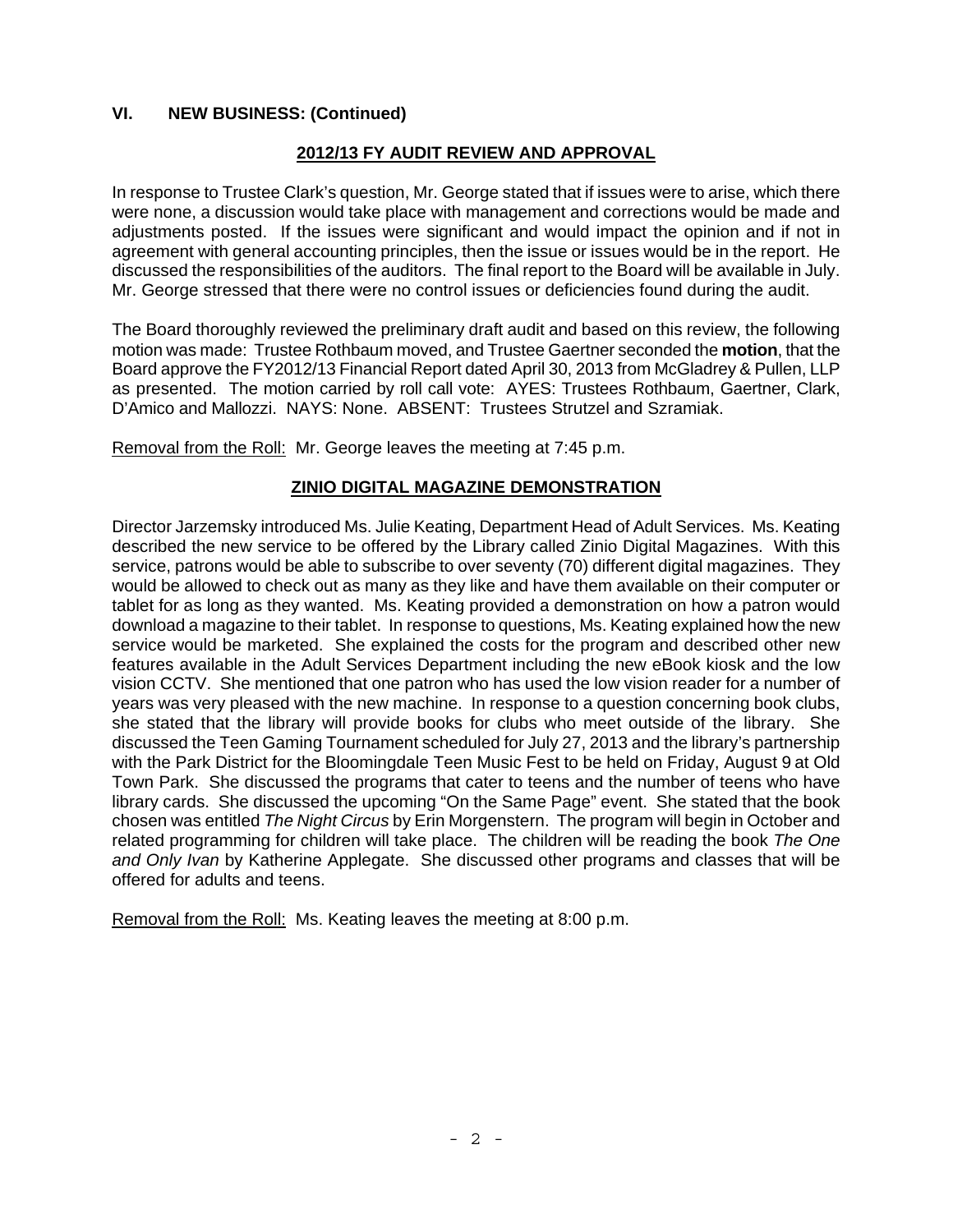# **IV. REPORTS**

#### **LIBRARIAN'S REPORT**

Director Jarzemsky reviewed his report. He stated that the summer reading program has a very successful start with 450 adults and teens and 711 children signed up for the program. The first concert in the Sunshine Serenade series featured the Neverly Brothers and had record-breaking attendance of 254. Staff who attended the American Library Association Annual Conference shared their thoughts and opinions on the speakers and programs in his report. He noted that staff is very appreciative for the opportunity to attend conferences. A discussion took place concerning 3- D printers. He stated that teens will be able to create custom vinyl decals and stickers using the library's Silhouette Cameo machine in a program scheduled for September 19. A discussion took place concerning programs that may appeal to patrons in their twenties and thirties.

#### **MONTHLY STATISTICS**

The Board reviewed the statistics for the month of June. The circulation report shows a decrease of 1% for the month of June compared to June, 2012. eBooks continue to be popular and show an increase in circulation over last year.

#### **STANDING COMMITTEES**

**PERSONNEL** - No report.

**POLICY** – No report.

**FINANCE** – No report.

**BUILDING AND GROUNDS** – Concrete Work - Director Jarzemsky described the work that is planned for the rear entrance sidewalk and railings. Because the project costs are below the necessary bidding amount, quotes were solicited. A number of quotes were received. Driessen Construction Company submitted the most favorable quote. The work is scheduled to be completed in July. Trustee D'Amico moved, and Trustee Gaertner seconded the **motion**, that the Board approve the concrete proposal from Driessen Construction Company of St. Charles, IL in the amount of \$9,400.00. The motion carried by roll call vote: AYES: Trustees D'Amico, Gaertner, Rothbaum, Clark, and Mallozzi. NAYS: None. ABSENT: Trustees Strutzel and Szramiak.

#### **LIAISON REPORTS**

**LINC –** No report.

**VILLAGE** – Director Jarzemsky stated that Village Trustee King was on vacation. As noted earlier, Mayor Coladipietro provided a brief report on the Village prior to the start of the meeting.

**FRIENDS OF THE LIBRARY** – Director Jarzemsky reported that the next meeting of Friends will be on Wednesday, July 17, 2013 at 7:00 p.m. Trustee D'Amico stated that a demonstration of the new low vision CCTV will take place during the meeting.

**BIG** - The next meeting of the Bloomingdale Intergovernmental Group will be on Thursday, July 25, 2013 at Noon to be hosted by the Bloomingdale Park District. If any of the Trustees wish to attend, they should let Director Jarzemsky know. He will be able to attend.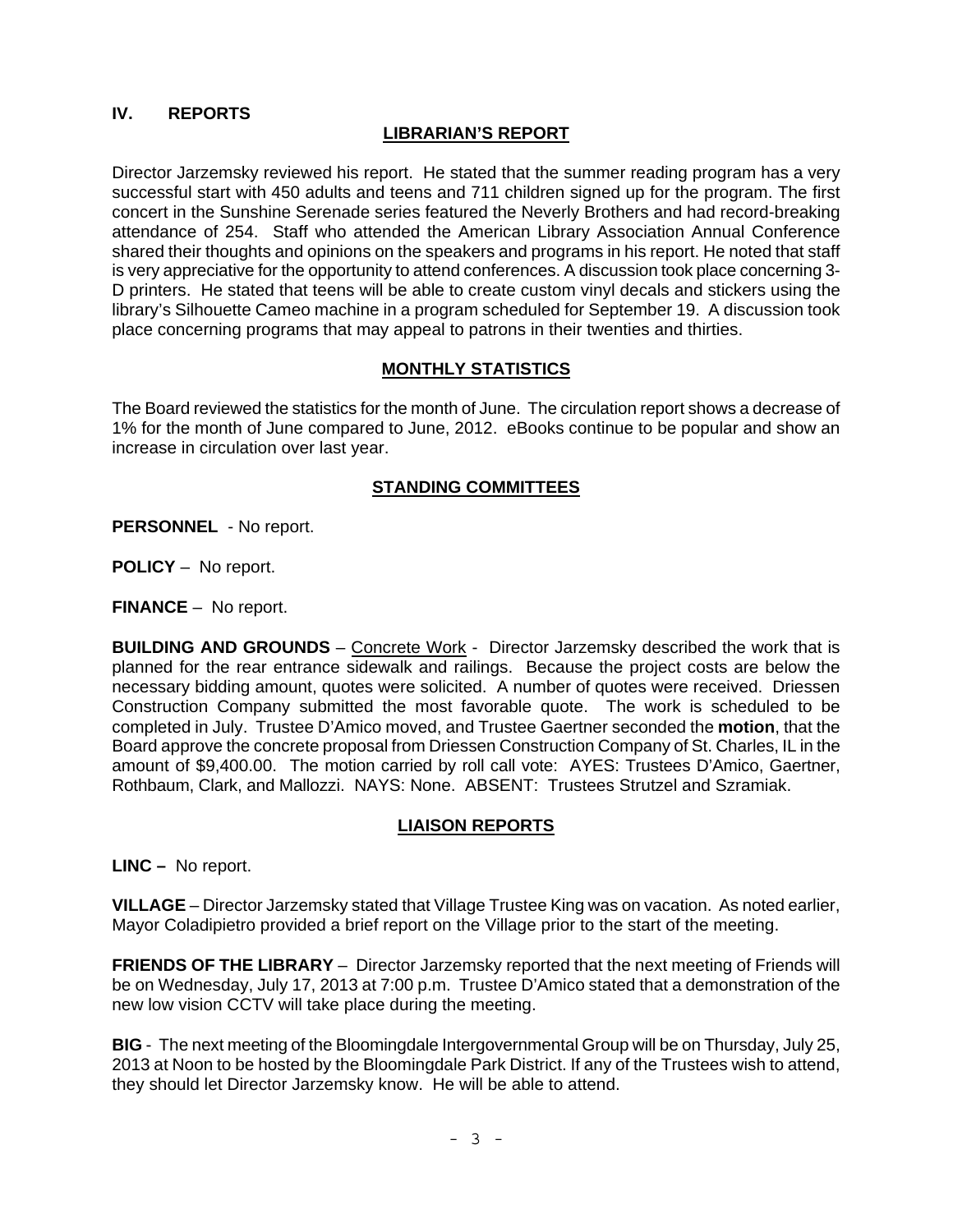# **V. UNFINISHED BUSINESS:**

# **PER CAPITA GRANT REQUIREMENTS – SWOT ANALYSIS**

Director Jarzemsky stated that as a part of the per capita grant requirements, the State provides that the Library Trustees participate in a review of State Standards for libraries. This year the Board is participating in a SWOT (Strengths, Weaknesses, Opportunities, and Threats) Analysis of the community and library. The Board has done this as a part of their long range planning but Director Jarzemsky presented a review of the community based upon the demographics obtained from the 2010 United States Census. The population of the Village is approximately 22,000. He discussed the change in demographics over the years. The current population figures show that a large portion of the population falls in the 25-34 year old category. The library is looking to increase programming for this age group. Discussion took place concerning the materials available to address the diversity of the community's population, in particular through the use of the special Donna Beth Froio Foreign Language and Cultural Collection. There are 9,353 homes located in the community and an economic view of the community was presented. Discussion took place concerning home prices and comparisons in home values over the years. In 2004, a staff focus group was established to identify the strengths of the library. The Board discussed the improvements to the library since the focus group's findings. Director Jarzemsky asked that the Board provide input as to what the Board perceives are the strengths and weaknesses within the Library. Some points brought out for strengths were: the staff and staff knowledge of patron programming; availability of materials; welcoming environment and forward technology participation through materials and staff knowledge. Some of the weaknesses attributed to the library were: the small parking area; eBook purchasing restrictions and loan periods; and the inability to renew books on hold. Some opportunities to meet community needs include programming ideas based upon age groups, continued work with intergovernmental partners, author events and the use of the library as a community center. The threats to the library would be a defined line of succession to the Director's position; uncertain property value base and the digital eBook technology. Director Jarzemsky asked that if the Board has any other comments on the discussion they can contact him.

# **DIGITAL SIGNAGE PROJECT – PROPOSED TIMETABLE**

The Board approved the purchase of the digital sign system in April. The system will be installed in three areas within the library with each area having its own focus. Director Jarzemsky explained where the systems will be located and what is planned to be put on display. The Business Office and staff will be responsible for putting the information onto the system. Shauna Porteus and Sean Luster will receive training on the system. The system is planned to be up and mounted by July 15 and staff training by Ms. Porteus is to be completed during the week of July 22nd.

### **LOW VISION CCTV**

Director Jarzemsky stated that included in the Board packet was an article from Press Publications concerning the low vision CCTV. The article included a picture of Friends of Library President, Sam D'Amico, Lions Club President Stan Poplonski and Library Adult Services Department Head, Julie Keating. The purchase was made possible by the donations from the Friends of the Library and the Bloomingdale Lions Club.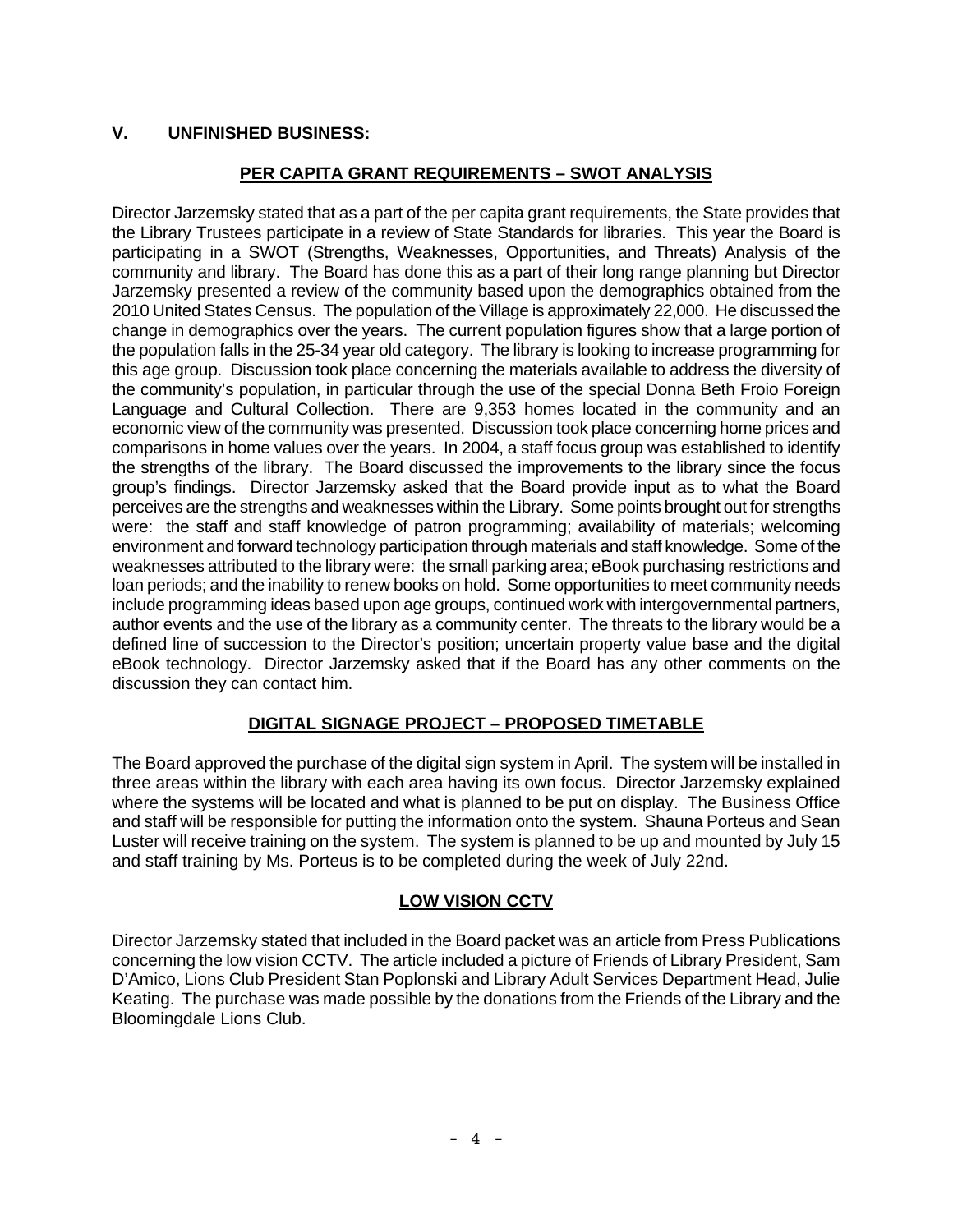### **VI. NEW BUSINESS:**

### **INVESTMENT OF PUBLIC FUNDS REPORT FOR APRIL – JUNE**

As mandated by State law, a discussion took place concerning the Library's investments as detailed in the written quarterly report. The report lists all investments, the location of the invested money and the market value. There was no change to investment vehicles.

### **RAILS E-BOOK GRANT**

Director Jarzemsky stated that the Reaching Across Illinois Library System (RAILS) was awarded a grant from the Secretary of State and the Illinois State Library for the "E-books for Illinois" project. The two-year grant project will help to increase access to eBooks.

### **LIBRARY IN-SERVICE DAY–AUTHORIZE TO CLOSE ON SEPTEMBER 27, 2013**

Director Jarzemsky discussed the plans for the staff in-service day. As in past years, employee recognition of service will take place during breakfast. The Bloomingdale Police Department will provide information on what to do if there were an armed intrusion taking place within the library. The focus would be on the best practices of what to do. The emergency manual will include options on what to do in this type of situation. Discussion took place concerning the location of exits. An exit plan is posted by the doors and on the walls. A full agenda of the day will be provided to the Board at the August meeting. Director Jarzemsky stated that the Board is welcome to attend the program. Motion by Trustee Mallozzi, seconded by Trustee Rothbaum, to approve the closing of the Library on Friday, September 27, 2013 for the Library Staff In-Service Day. The motion carried by voice vote.

# **E-BOOK KIOSK**

An eBook kiosk has been installed upstairs by the OPAC computers. The large touch screen monitor will allow patrons to view the Overdrive digital collection. Staff will be able to help patrons on how to access the library's eBook collection and the use of My Media Mall.

### **ZINIO DIGITAL MAGAZINE DEMONSTRATION**

The Zinio Digital Magazine Demonstration was presented following the discussion of the audit earlier in the meeting.

# **LEGAL FEES**

Director Jarzemsky stated that a letter included in the Board's meeting packet was received from Klein, Thorpe and Jenkins, Ltd., the Library's attorneys. The letter informs the Board that the firm intends a modest rate increase for legal services effective January 1, 2014.

### **2012/13 FY AUDIT REVIEW AND APPROVAL**

A review and approval of the 2012/13 FY Audit took place following approval of the Treasurer's Report earlier in the meeting.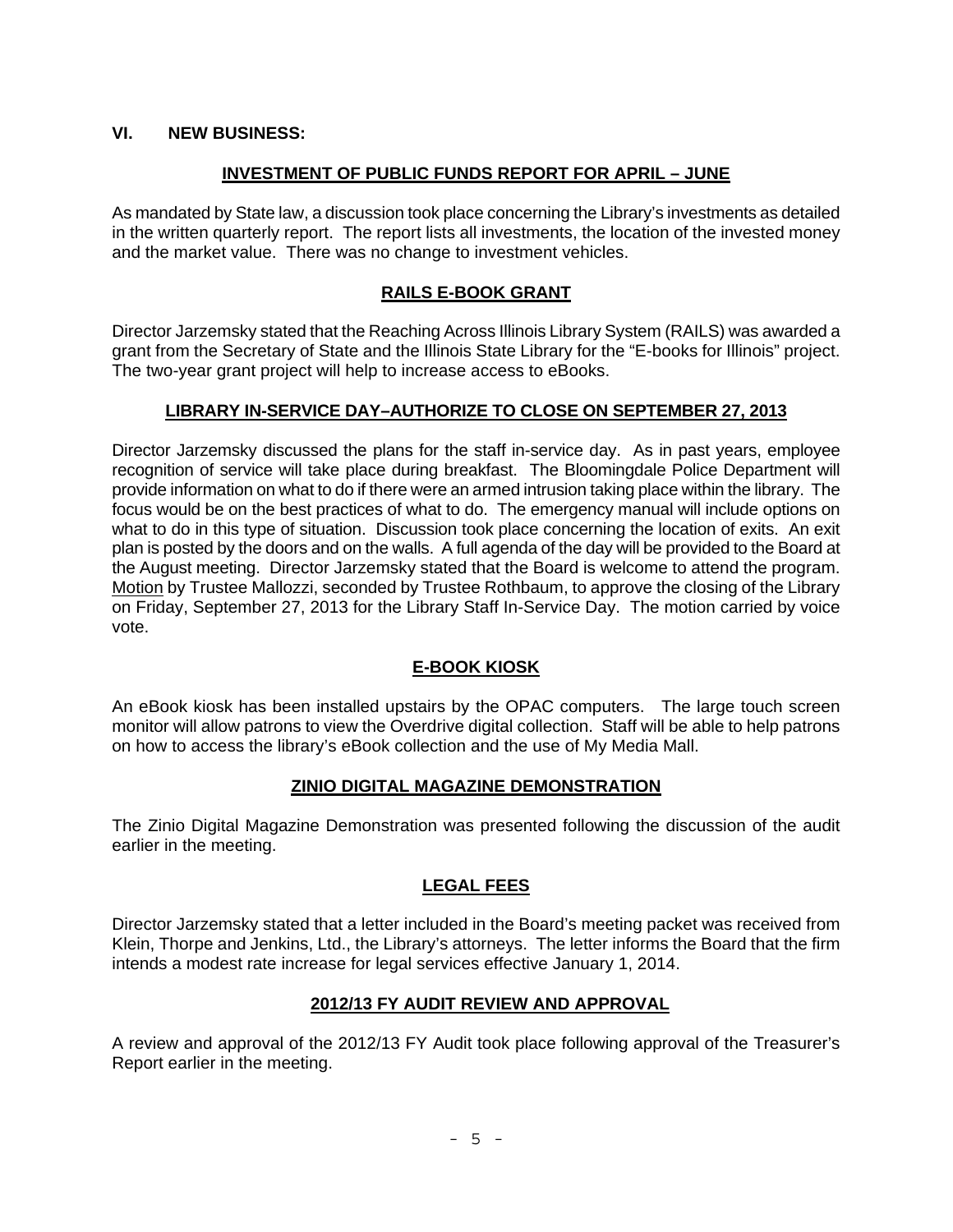### **VII. PUBLIC DISCUSSION:**

### **VIII. ANNOUNCEMENTS:**

The Library's Ice Cream Social will be held on Thursday, August 1, 2013 from 5:30 p.m. to 8:30 p.m. Director Jarzemsky described the events that are being planned for that evening.

# **IX. EXECUTIVE SESSION:**

An Executive Session was called pursuant to the Open Meetings Act, Section 2 (c) (1) to discuss the appointment, employment, compensation, discipline, performance or dismissal of specific employees of the public body; and Section 2 (c) (21) to discuss minutes of meetings lawfully closed under this Act, whether for purposes of approval by the body of the minutes or semi-annual review of the minutes as mandated by Section 2.06 of the Act.

At 9:15 p.m. Trustee Rothbaum moved, and Trustee Clark seconded the **motion** to enter into Closed Session pursuant to the Open Meetings Act, Section 2 (c) (1) to discuss the appointment, employment, compensation, discipline, performance or dismissal of specific employees of the public body; and Section 2 (c) (21) to discuss minutes of meetings lawfully closed under this Act, whether for purposes of approval by the body of the minutes or semi-annual review of the minutes as mandated by Section 2.06 of the Act. The motion carried by roll call vote. AYES: Trustees Rothbaum, Clark, Mallozzi, D'Amico and Gaertner. NAYS: None. ABSENT: Trustees Szramiak and Strutzel.

The Closed Session was concluded at 9:20 p.m. at which time the regular meeting of the Board reconvened.

# **APPROVAL OF MINUTES OF EXECUTIVE SESSIONS:**

Trustee Rothbaum moved and Trustee Gaertner seconded the **motion** that the minutes of the Executive Session of July 13, 2011 be approved and released. The motion carried by roll call vote. AYES: Trustees Rothbaum, Gaertner, Clark, D'Amico and Mallozzi. NAYS: None. ABSENT: Trustees Strutzel and Szramiak.

# **DESTRUCTION OF VERBATIM RECORDS:**

Trustee Rothbaum moved and Trustee D'Amico seconded the **motion** that the verbatim recording of the Executive Session of July 13, 2011 be destroyed. The motion carried by roll call vote. AYES: Trustees Rothbaum, D'Amico, Gaertner, Clark and Mallozzi. NAYS: None. ABSENT: Trustees Strutzel and Szramiak.